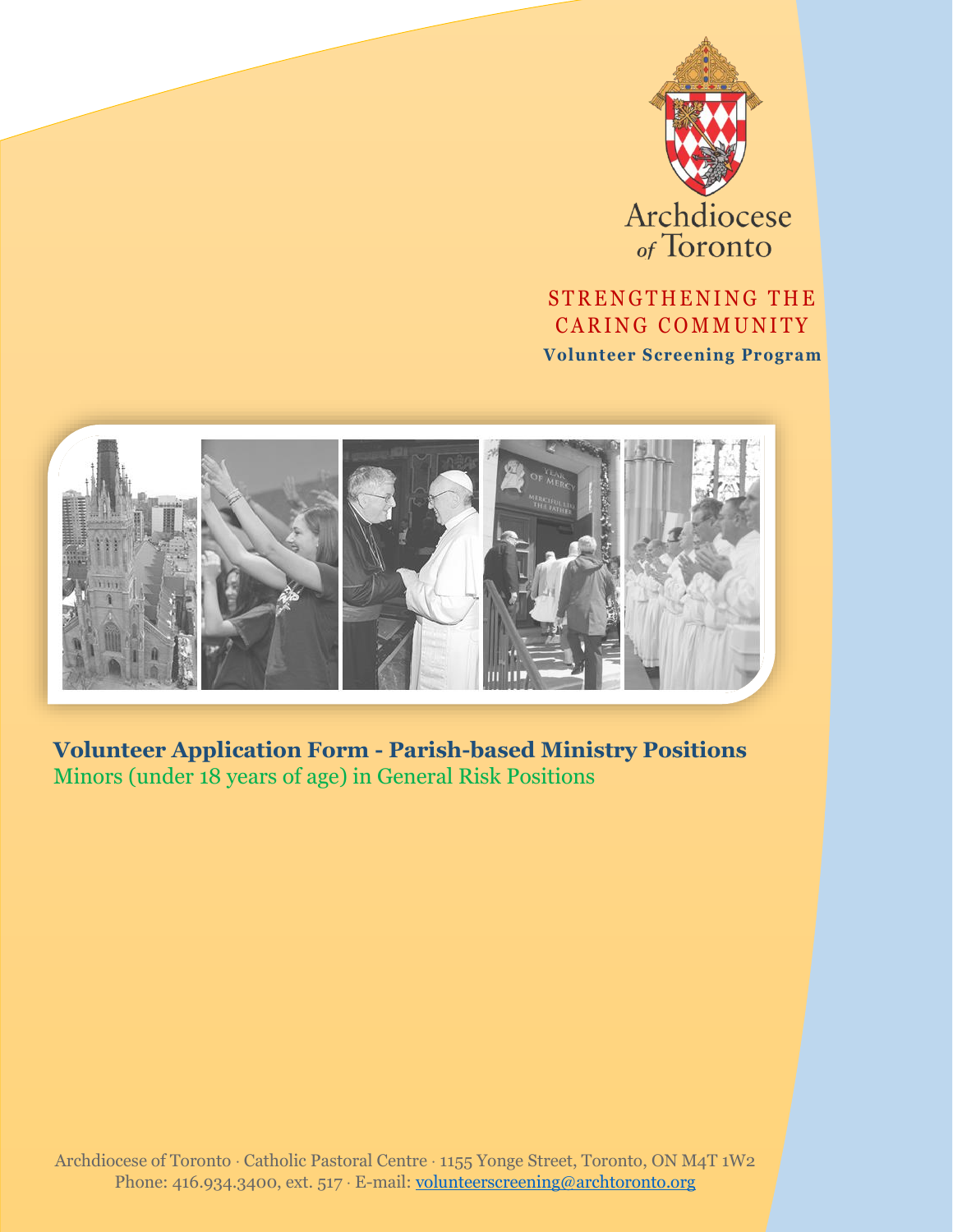# **Volunteer Contact Information:**

#### **PLEASE COMPLETE AND RETURN THIS FORM TO THE PARISH OFFICE.**

A representative from the parish screening committee or the ministry coordinator/leader will contact the parent/guardian regarding any training and scheduling arrangements for minors.

| Applicant's Legal Name: 1996. The Contract of the Contract of the Contract of the Contract of the Contract of the Contract of the Contract of the Contract of the Contract of the Contract of the Contract of the Contract of                                                                                                                                                                                                                                                                                                                                                                                                                    |  |  |
|--------------------------------------------------------------------------------------------------------------------------------------------------------------------------------------------------------------------------------------------------------------------------------------------------------------------------------------------------------------------------------------------------------------------------------------------------------------------------------------------------------------------------------------------------------------------------------------------------------------------------------------------------|--|--|
|                                                                                                                                                                                                                                                                                                                                                                                                                                                                                                                                                                                                                                                  |  |  |
|                                                                                                                                                                                                                                                                                                                                                                                                                                                                                                                                                                                                                                                  |  |  |
|                                                                                                                                                                                                                                                                                                                                                                                                                                                                                                                                                                                                                                                  |  |  |
|                                                                                                                                                                                                                                                                                                                                                                                                                                                                                                                                                                                                                                                  |  |  |
|                                                                                                                                                                                                                                                                                                                                                                                                                                                                                                                                                                                                                                                  |  |  |
|                                                                                                                                                                                                                                                                                                                                                                                                                                                                                                                                                                                                                                                  |  |  |
|                                                                                                                                                                                                                                                                                                                                                                                                                                                                                                                                                                                                                                                  |  |  |
| Please indicate preferred dates/times that you are available:                                                                                                                                                                                                                                                                                                                                                                                                                                                                                                                                                                                    |  |  |
| □ Saturday Time: □ Tuesday Time: □ Friday: □ Friday:                                                                                                                                                                                                                                                                                                                                                                                                                                                                                                                                                                                             |  |  |
| $\square$ Sunday Time: $\square$ $\square$ Wednesday Time:                                                                                                                                                                                                                                                                                                                                                                                                                                                                                                                                                                                       |  |  |
| $\Box$ Monday Time: $\Box$ Thursday Time:                                                                                                                                                                                                                                                                                                                                                                                                                                                                                                                                                                                                        |  |  |
| I certify that the information provided on this Volunteer Application Form is true and complete. I<br>understand that this information will remain confidential and is property of the Parish. As well, I<br>understand that my name and phone number will be given to the appropriate Ministry<br>Coordinator/Leader so that he/she may contact me. If selected for a ministry position, I agree to<br>keep confidential any information that I may come across regarding the affairs of this parish, its<br>clergy, other volunteers, and parishioners, unless otherwise directed by law or by authorities from<br>the Archdiocese of Toronto. |  |  |
| Applicant Signature: Date: Date:<br>Parent/Guardian Signature: National Communication of the Communication of the Communication of the Communication of the Communication of the Communication of the Communication of the Communication of the Communication of t                                                                                                                                                                                                                                                                                                                                                                               |  |  |
|                                                                                                                                                                                                                                                                                                                                                                                                                                                                                                                                                                                                                                                  |  |  |
| <b>VOLUNTEER APPLICATION FORM - MINORS (UNDER 18) IN GENERAL RISK</b><br><b>POSITIONS</b><br>$\mathbf{1}$<br><b>JULY 2019</b>                                                                                                                                                                                                                                                                                                                                                                                                                                                                                                                    |  |  |